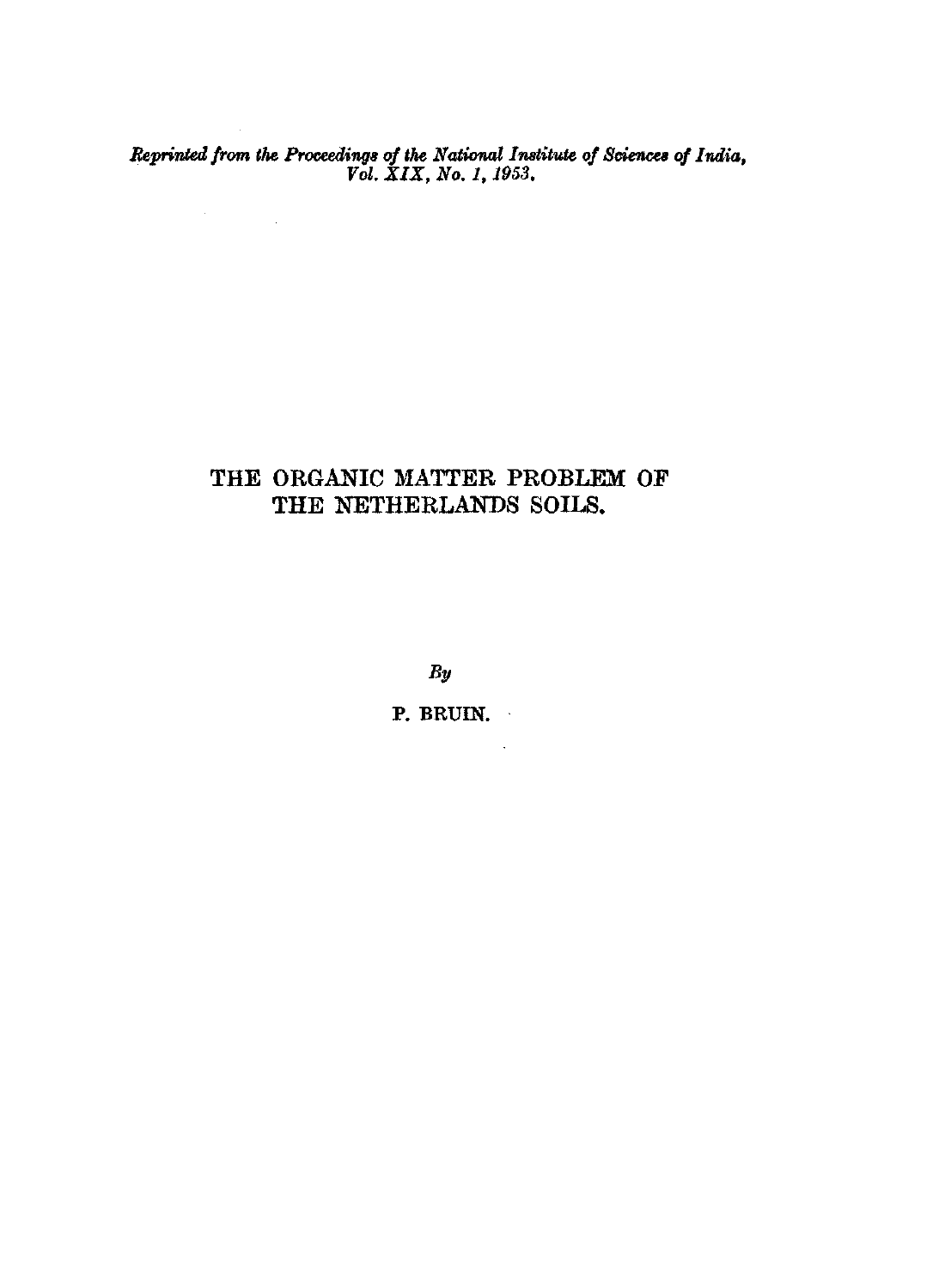*Reprinted from the Proceedings of the National Institute of Sciences of India, Vol. XIX, No. 1,1953.* 

## THE ORGANIC MATTER PROBLEM OF THE NETHERLANDS SOILS.

*By* P. BBUIN, *Agricultural Experiment Station and Institute for Soil Research T.N.O., Groningen.* 

## (Communicated by Dr. J. N. Mukherjee, F.N.I.)

The ever increasing intensity of agricultural practice makes high demands on the supply and availability of plant nutrients in the soil, i.e., inorganic substances which in different compounds are naturally present in the soil or are added to it by manuring. Climatological conditions in the Netherlands are such that not only the intake of the various substances by the crop but also\_the considerable losses in the permeating water must be taken into consideration. [Rainfall and the amount of drainage which were determined by J. G. Maschhaupt (1) in his lysimeter investigation are shown in Table I for the different seasons with soils under cultivation.

|                         | Mean rainfall in mm.                 |                          |                          | Drainage in % rainfall. |                                      |         |                                     |
|-------------------------|--------------------------------------|--------------------------|--------------------------|-------------------------|--------------------------------------|---------|-------------------------------------|
| Mean of 15 years<br>717 | Autumn<br>Winter<br>Spring<br>Summer | . .<br>. .<br>. .<br>. . | 190<br>154<br>142<br>231 | $27 - 1$                | Autumn<br>Winter<br>Spring<br>Summer | $\cdot$ | 21.3<br>$65 - 0$<br>$31 - 4$<br>3-9 |

 $\mathbf{l}$ Soil investigation carried out throughout the country according to fixed standards enabled us to form a tentative opinion of improvements that could be made in the manuring condition of land for cultivation. The subject was reported upon on the occasion of the United Nations Conference on the conservation and utilization of resources, which was held on 17th August, 1949, at Lake Success (2). As regards the importance of organic manuring in the Netherlands and the raising of the production-level by improving the soil-structure, only some general statements could be given as the number of quantitative data then collected were insufficient. The object of this paper is to provide some information as to the progress of this research.

The connection between the intensification of agriculture and the organic matter supply of the soil is quite different from the relation to inorganic crop nutrition referred to above. The increase of production by better manuring methods generally means that the soil is enriched with organic matter through a greater root development. The cultivation of after-crops following a main crop means that the soil is covered for a longer time. Adverse climatological influences on the structure are thus prevented. In the Netherlands it is of paramount importance where the organic matter problem is concerned, whether or not sufficient attention is paid to the soil structure, as it is immediately connected with the air and water supply and the effectiveness of fertilizers added to the soil. Moreover, it is of importance to know in the case of organic manuring whether or not the way in which plant nutrients become available to the crop, may result in an increase of the quantity and quality of the crop.

The organio matter percentage of the Dutch land under cultivation varies considerably. Arable land contains from a few per cents to 30% or more. The organic matter of the turf of permanent grassland may vary from a few per cents to 60% or more. It stands to reason that water conditions in the past and at present

**VOL. XIX—No. 1.**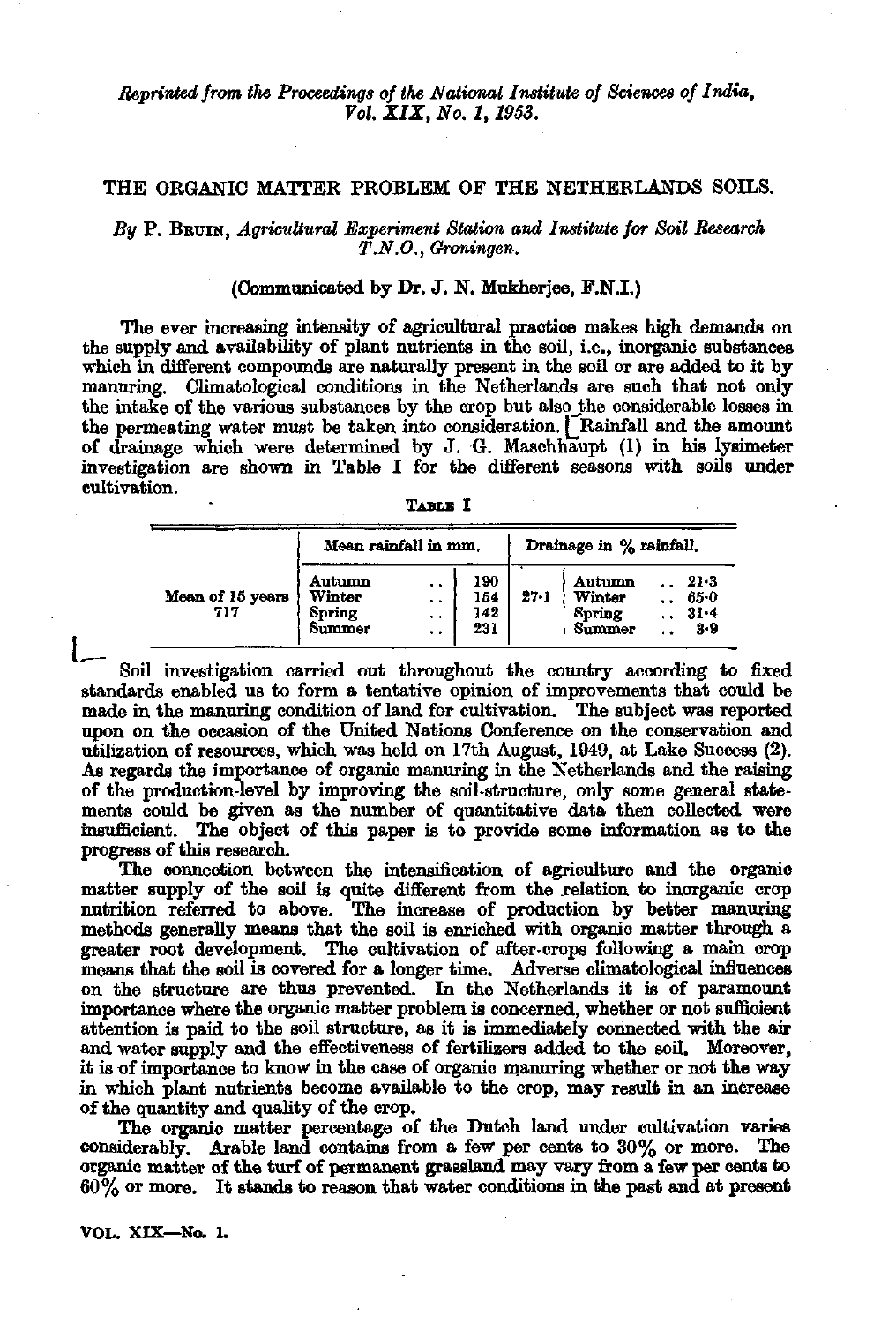have had a great effect on this percentage (in the Netherlands especially the water table and drainage conditions). The temperature which affects the rate of decomposition of organic matter may, as far as this country is concerned, be characterized as follows: mean temperature in spring 9.4°, in summer 17 $y$ tumn 10-4° and in winter  $2.9^{\circ}$  C. The percentage of organic matter and thickness of the humus layer are of course of great significance in the moisture supply of agricultural crops.

 $\tilde{M}$ . L. <sup> $\tilde{t}$ </sup> Hart (3) emphasizes the importance of the organic matter content of the turf for the production capacity of permanent grassland on sandy and clayey soils. In his opinion the highest yields are obtained with an organic matter content of the turf of 12-16%. With lower contents the water supply is often unsatisfactory, while higher contents point to insufficient drainage. However, the fact that satisfactory grass yields are obtained on peaty soils, proves that a high organic matter content does not necessarily prevent grassland from being highly productive, 't Hart finally points out that the formation of a humus layer is of the greatest importance for a successful creation of permanent grassland. On sandy soils an organic matter accretion of more than  $2,000$  kilograms per hectare annually was found after the seeding of the grassland.

It is well known that a regular supply of organic matter in its microbiological decomposition exercises a favourable influence on the soil structure. American, Russian, and British investigators have collected many details in this respect. The crops themselves to a large extent provide the soil with this organic matter by their root development. M. A. J. Goedewaagen (4) has made extensive investigations on the subject in this country. The amount of roots of cereals (there are great differences in different kinds) is nearly 2,500 kilograms per hectare with a topsoil of 20 centimetres (roots and stubbles together). The root yield of potatoes and sugar-beets is much less, i.e., no more than *\* of the root and stubble amount in cereals. Under Dutch conditions this means that per hectare on arable land approximately 2,000 kilograms organic matter are added to the topsoil through root development and the stubbles of main crops.

P. K. Peerlkamp (5) estimated with the aid of laboratory data from abroad the amount of organic matter that is necessary for the maintenance of the soil structure under Dutch conditions and found the annual amount to be equal to that of the roots and stubbles of a cereal. Organic matter must be added in the case of the crop rotation now practised and if the existing soil structure is to be improved. Farm-yard manure is next to the roots of the crops still the most important source of organio matter in the Netherlands. On an average 700 kilograms organic matter per hectare is added to arable land in this form (there are arable districts where no farm-yard manure is employed). Green-manuring ranks after farm-yard manure in importance.

J. Kortleven (6) studied these conclusions and other data and found that in this country too little organic manure is employed. There are several ways to supply the deficiency, e.g., existing town-refuse compost industries may be extended (at present only a small percentage of the town-refuse is.used for agricultural purposes) ; straw may be ploughed in, and green manuring and ley farming may be more extensively practised according to the particular district concerned. The ploughing up of temporary grassland results in a considerable amount of organic matter in the topsoil. Goedewaagen found the amount of roots and stubbles in grassland to be  $6-7,000$  kilograms. To this is added the above-mentioned acc of organic matter after seeding, so that in two years' leys the amount of matter may be fixed at more than 10,000 kilograms per hectare.

Of course, these estimates are further studied both in the field and in the laboratory. Experimental fields have been laid out where the effect of the intensity of organic matter supply on soil and silo fertility is ascertained. Experiments are also made on farms. Numerous experiments are made to determine the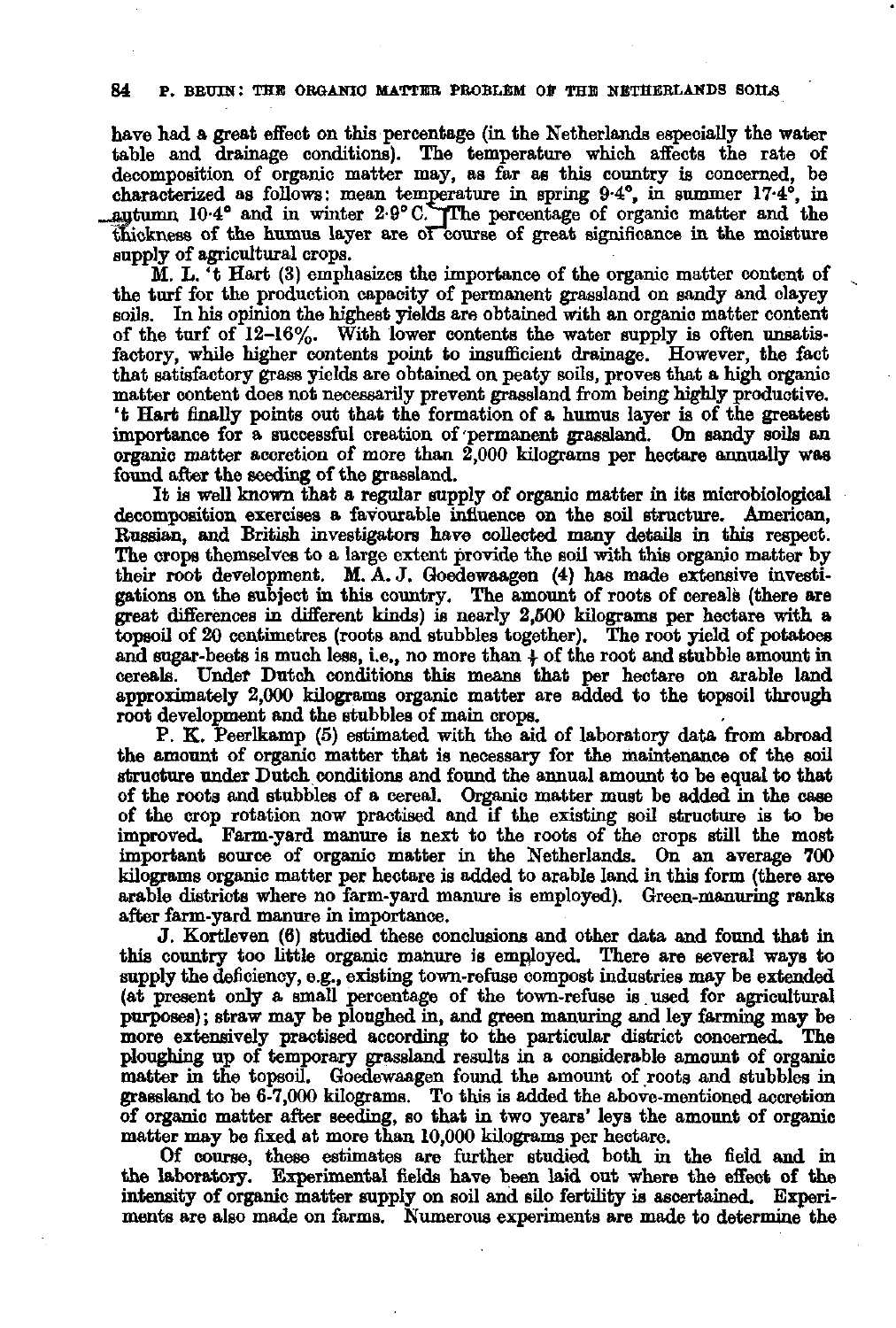significance of town-refuse and different methods are tested, e.g., addition after compost-making, addition after pounding in a fresh condition, the mixing with the topsoil, superficial dressing, etc. The conversion of town-refuse into compost is being practised to an increasing extent.

For the sake of completeness the investigation of J. Hudig andN. H. Sieuwertsz van Reesema (7) may be mentioned, who studied the possibility of preparing an artificial humus of great stability which might bring about a more permanent improvement of the soil structure. Many' experiments were made, which were reported upon by J. Kortleven (8). However, owing to the Second World War a satisfactory composition of the product proved to be impossible, and field-trials were unsuccessful for the same reason. Investigations have been started again and are in full progress.

There are various signs which show that the structure of the soil leaves much to be desired in many cases. Wind erosion and water erosion also occur in the Netherlands, although water erosion is less disastrous than in some other countries. Several agricultural advisers emphasize the importance of organic manuring in order to raise the production level.

P. K. Peerlkamp (9) investigated numerous soil samples by means of a wet aggregate analysis for their aggregate formation. Fig. 1 and Fig. 2 show his results





The hatched line parallel to the abscissa is assumed for the 'ideal' structure.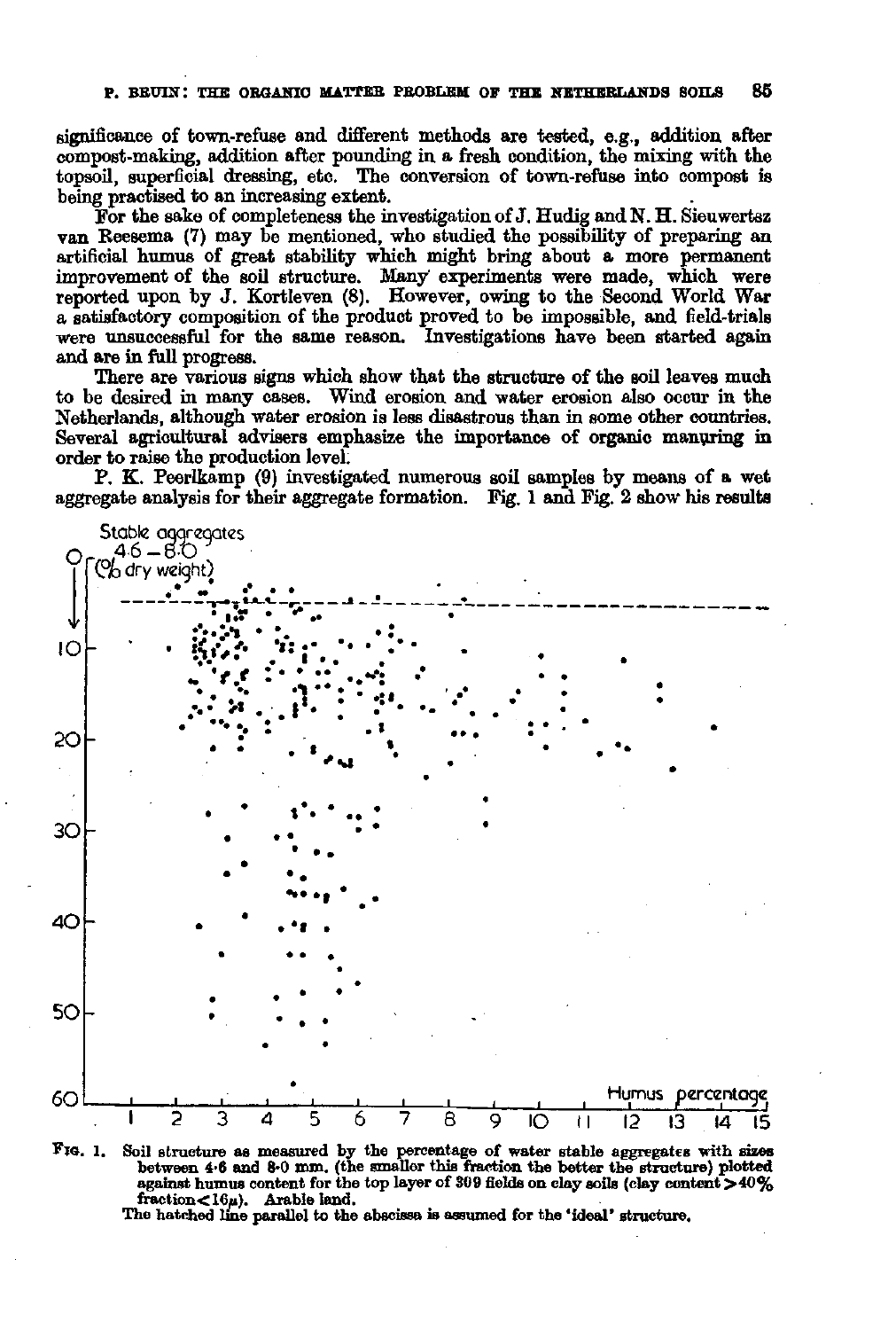



The hatched line parallel to the abscissa is assumed for the 'ideal' structure.

in dependence on the organic matter content of the soil. The broken line parallel to the abscissa shows the optimum structure as it was found according to provisional indications. Two conclusions have been drawn, viz., that with the same organic matter content a series of aggregations may occur and secondly that only a small percentage of the soils come up to the requirements as to high standards of soil structure.

Not only are standards for the soil structure fixed in the laboratory, but also visual methods are applied in the field. Th. J. Ferrari (10) applied the latter method to a series of experimental fields in a clayey district in the Netherlands. Fig. 3 and Fig. 4 clearly snow the relation between soil structure and potato yields. It is remarkable that with an optimum nitrogen dressing the influence of the soil structure is more prominent than in plots where no nitrogen has been added. It appears that these results are very much dependent on the weather conditions in a particular year. The above results were found in 1947, whereas in 1948 in the same fields little influence of the structure was observed. This was corroborated by a soil fertility analysis carried out by Ferrari (11) in another clayey district, when the influence and interactions of many factors according to the multifactor analysis were studied.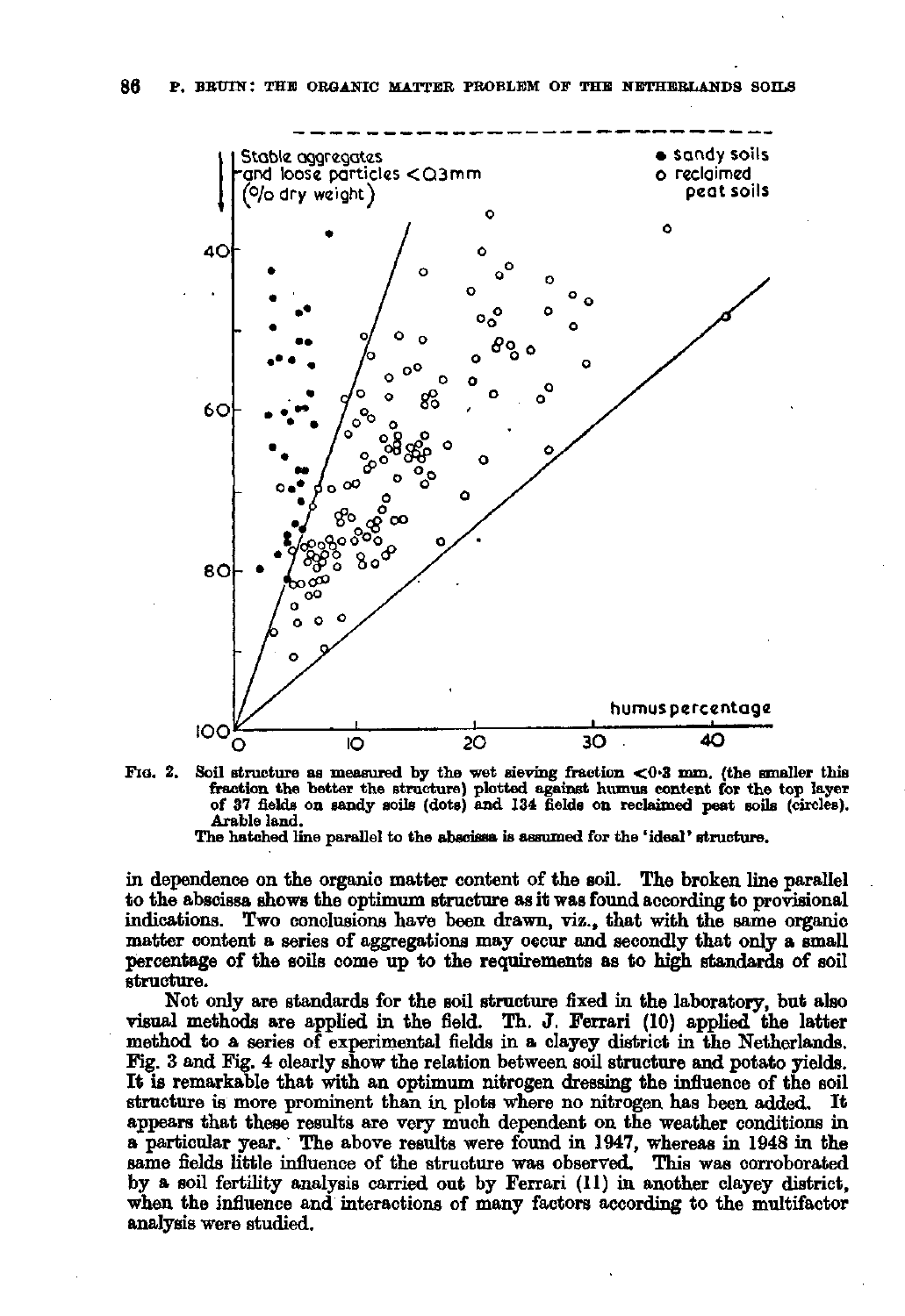





**FIG. 4. The relation between the soil structure (determined by a visual method) and the maximum yield of potatoes. Old arable land on clay.** 

The addition of organic manures not only affects the aggregate condition, i.e., air and soil conditions in the soil, but probably also causes changes of secondary importance. Lack of space prevents us from discussing the significance of many plant nutrients which may be found in organic manures. The nitrogen conditions in the soil and nitrogen supply for crops may be drastically influenced by them. We wonder to What extent the nitrogen gradually becoming available from organic manure, besides quick-acting nitrogen from fertilizers, can have a favourable influence on production. P. 6. Meyers (12) and W. A. Bosma (13) obtained data about a similar increase of the fertility level.

In his investigation in 1947, Ferrari found an important relation between the soil structure and the amount of nitrogen from fertilizers needed to obtain a maximum potato yield (Fig. 5). It should be noted that the differences in soil structure



**Fio. 6. The relation between the soil structure (determined by a visual method) and the quantity of nitrogen, which is needed to obtain maximal yields of potatoes.**